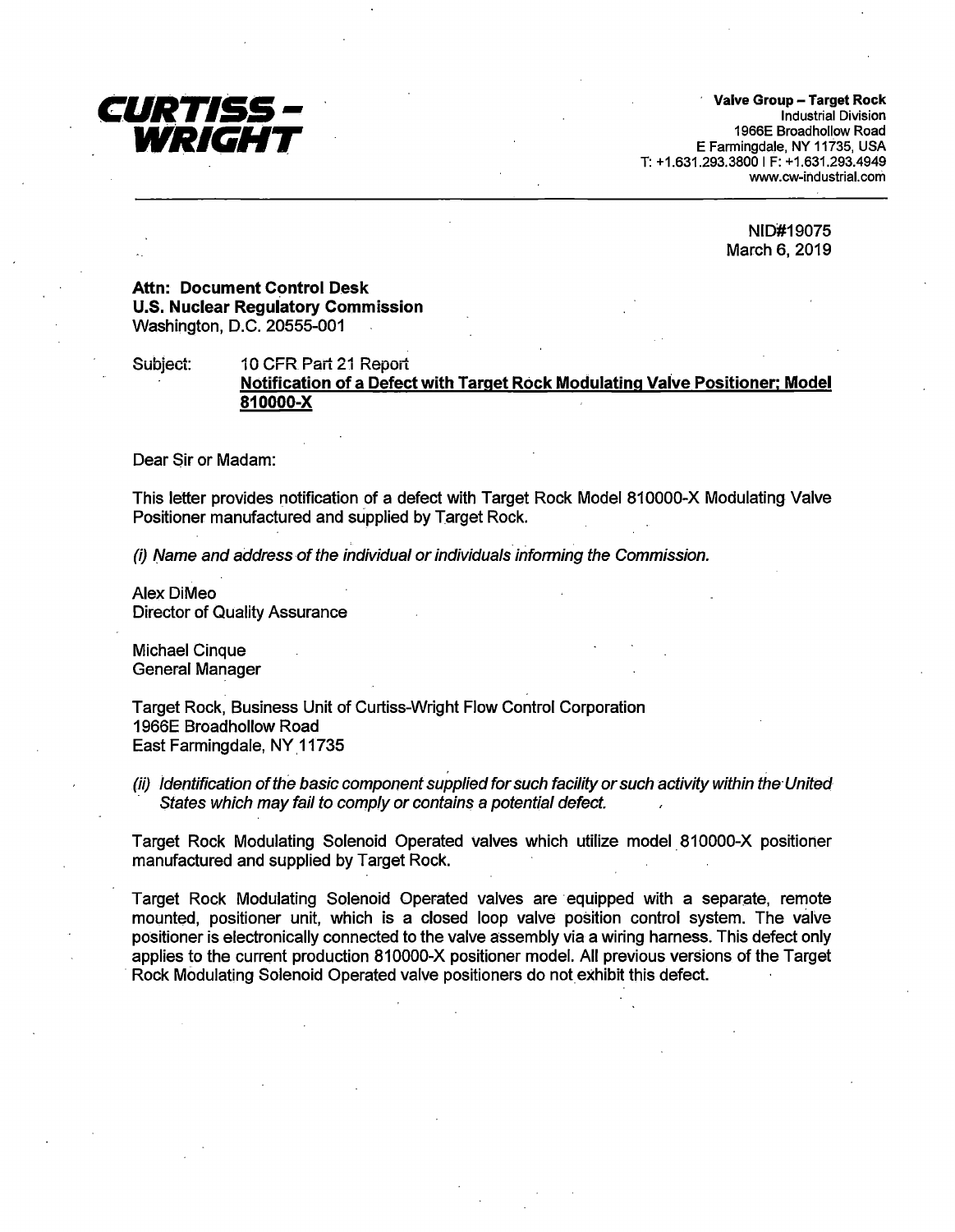(iii) Identification of the firm supplying the basic component which fails to comply or contains a defect.

Target Rock, Business Unit of Curtiss-Wright Flow Control Corporation 1966E Broadhollow Road East Farmingdale, NY 11735

(iv) Nature of the defect or failure to comply and the safety hazard which is created or could be created by such defect or failure to comply.

### **Background**

Three (3) 810000-X mode! positioners were returned to Target Rock by Duke Energy Carolinas, LLC, Oconee Nuclear Station for defective operation. Target Rock evaluated these units and found two defective circuits in the positioner PC board at unrelated locations: the 80 V Regulator Circuit and the Close Indication Relay Driver Circuit

- 1.) 80 V Regulator Circuit Failure In the event of a failure of the positioners 80 V Regulator Circuit, the positioner, and therefore its associated modulating solenoid operated valve, will no longer receive voltage from the positioner, resulting in the return spring moving the valve disc to its "fail" position (fully open or fully closed depending on the design specification requirement). Based on the positioners returned by Duke Oconee, and additional testing performed by Target Rock, this 80 V Regulator Circuit Failure will only occur during initial powering of the device. Positioner units currently in operation, and constantly energized, will not have this failure occur. In the instance where the positioner is powered down and then powered back up during maintenance activity or other event, this failure has the potential to occur upon re-energization of the device. Having said that, should the positjoner continue to be operational through power-up, it would be expected to perform its intended function throughout operations.
- 2.) Close Indication Relay Driver Circuit Failure In the event of a failure of the positioners Close Indication Relay Driver Circuit, the positioner will be unable to send a signal to indicate the valve has reached its fully closed position. Typically, this circuit is enabled for plant monitoring purposes. This failure has no effect on the ability of the Modulating Solenoid Operated valve or positioner to control fluid flow as intended.

#### Root Cause

A root cause has been determined for each of the circuit failures described above. The root causes identified are a result of extensive testing and analysis performed by Target Rock on the returned units from Duke-Oconee;

1.) 80 V Regulator Circuit Failure - The defect observed on the 80 V Regulator Circuit is a failure of a Zener reference diode. The Zener reference diode reduces the normal 90 -140 V supply voltage to approximately 80 V for this portion of the circuit. In the event of a failure of the Zener reference diode, full input voltage  $(90 - 140 V)$  is passed to the downstream components in the circuit. The downstream components from the Zener reference diode are not rated for  $90 - 140$  V operation and fail, rendering the positioner inoperable.

During initial power up of the positioner, there is a relatively high differential voltage across the device which results in a current of approximately 30 mA, which lasts for approximately 30 ms which is equal to the manufacturers maximum current rating of the device. Once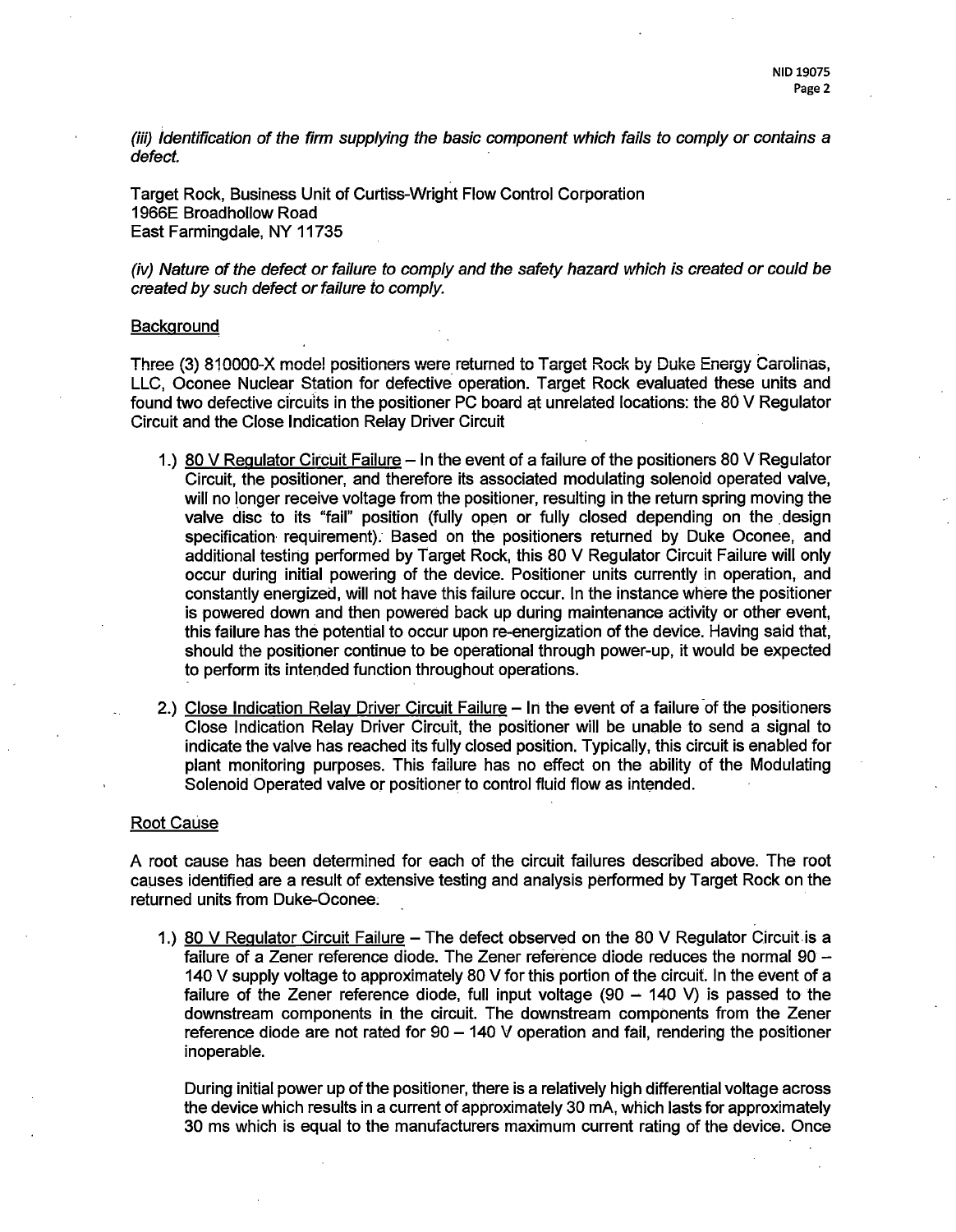steady state operation is achieved, the current drops to approximately 15 mA, which is a safe operating level.

Given this scenario, the point of failure of the 80 V Regulator Circuit occurs during initial powering of the device, when the current rating of the Zener reference diode is either at its limit, or slightly in excess of its limit. The Zener reference diode will fail open, exposing the downstream circuit components to an unregulated input voltage. This results in <sup>a</sup> failure of the components in the circuit, as they are not rated for  $90 - 140$  V.

During testing of the 80 V Regulator Circuit failure on a unit returned by Duke-Oconee, it was discovered the maximum current measured through the Zener reference diode is highly influenced by the rise time of the input voltage signal. A power supply which has a slow ramp up to full voltage of 125 V, taking approximately 2 seconds, will only result in a maximum current of 9 mA. A toggle switch was added to the power supply to simulate a fast, essentially instantaneous ramp up of input voltage. This test resulted in a maximum · current of 30.4 mA. These results were validated by Target Rock Engineering utilizing circuit simulation software.

The Target Rock power supply utilized to factory test the 810000-X positioner units feature a slow rise time of the input voltage. Therefore, this issue was not evident during qualification or production testing of 810000-X positioners as the Zener reference diode current never exceeded its limits. As the units were supplied to power plants which may utilize power supplies with an instantaneous voltage ramp when powering the positioner units, the Zener reference diode current limit could have been exceeded, resulting in failures in the field. It is noted the Zener reference diode may not fail on the first exposure to an instantaneous voltage ramp. It may fail over time as the component is repetitively stressed at or near its maximum rating.

Therefore, Target Rock considers the root cause of the 80 V Regulator Circuit failure is due to an insufficient rating of the Zener reference diode.

2.) Close Indication Relay Driver Circuit Failure - The defect observed on the Close Indication Relay Driver Circuit was a trace wire in the PCB which had opened (broke) at multiple locations.

The PCB trace on the failed positioners is sized at 12 mil wide, 2 oz copper, and is capable of carrying > 1 A of current, which is well above the actual load of 12 mA during operation.

Creating traces is a subtractive rather than an additive process. When a PCB is etched, it starts filled entirely with copper. Traces for the various connection are created by masking off the areas where the traces reside on the PCB. Then, acid is introduced to dissolve away any copper that is not masked. Etching away copper may lead to traces that are not perfectly rectangular in their cross-section. It is possible the shape is trapezoidal or undercut rather than a perfect 2 oz ribbon of copper. This narrowing effect will be more pronounced in narrow trace widths such as the 12 mil traces on the 810000-X Positioner PCB as any deviations will account for a higher % reduction in the copper trace.

The trace failure appears to be a manufacturing phenomenon due to localized self-heating over time at trace locations where the copper thickness is less than 2 oz. If the copper thickness in section(s) along the length are reduced, then severe localized heating can begin to lift the narrow width traces off the FR4 material at the affected locations. Once the trace begins to lift off the FR4 substrate the thickness is further narrowed increasing the likelihood of eventual breakage in that location.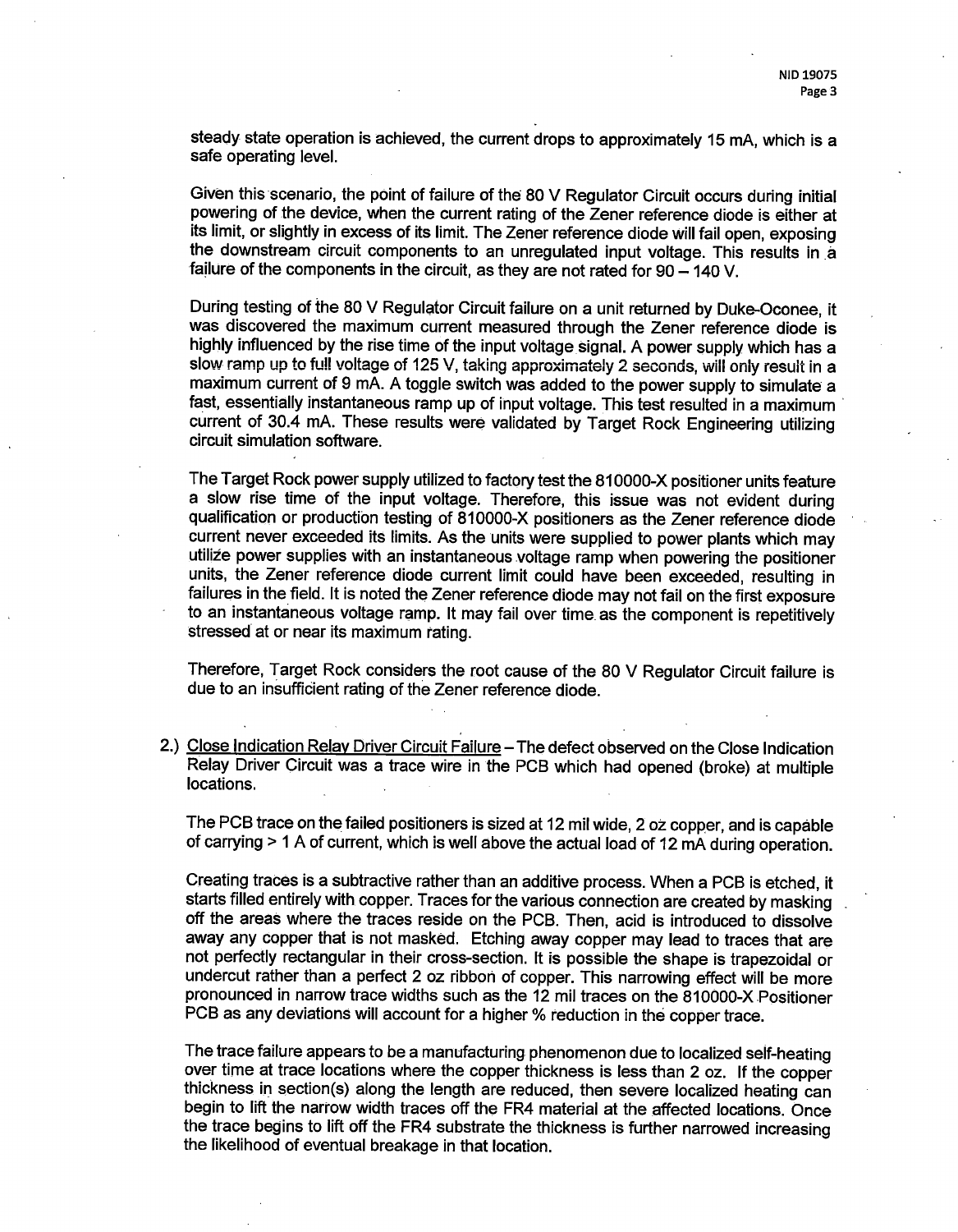The failed trace on a returned unit from Duke Oconee was examined under a high power microscope and was found to have opened up, (trace is broken)-at multiple locations along its length. Had the failure mode been high current or over heating due to power losses the trace path would have opened up at one location thereby acting as a fuse and preserving the rest of the trace:

### Applicability to Other Target Rock Positioners

Prior versions of Target Rock Modulating Solenoid Operated Valve Positioners (also referred to as "Controllers';) do not have the potential for these failures to occur. The 810000-X was a complete redesign which addressed component obsolescence for the entire unit. This included a new circuit design for the 80 V Regulator Circuit. Therefore, Target Rock considers this defect and resultant failure bounded to only model 810000-X positioners.

(v) The date on which the information of such defect or failure to comply was obtained.

Discovery of the defect was January 28, 2019.

(vi) In the case of a basic component which contains a defect or fails to comply, the number and location of these components in use at, supplied for, being supplied. for, or may be supplied for, manufactured, or being manufactured for one or more facilities or activities subject to the regulations in this part.

| <b>Owner/Site</b>    | <b>Affected TR</b><br><b>Valve Model(s)</b> | <b>Valve</b><br>Application                | <b>Positioner Part Number*</b>                                            | Qty<br><b>Shipped</b> |
|----------------------|---------------------------------------------|--------------------------------------------|---------------------------------------------------------------------------|-----------------------|
| Duke/Oconee          | 09L-001                                     | <b>Emergency Steam</b><br>Generator Makeup | 810000-036-P-T3-0-FC-0.55-E4-18-N                                         | 14                    |
| Georgia Power/Vogtle | 79AB-003,<br>79AB-006                       | Reactor head vent,<br><b>CVCS/SIS</b>      | 810000-156-P-T3-0-FC-0.23-E2-1-NC,<br>810000-152-P-T3-0-FC-0.230-E2-1-NC  | 11                    |
| <b>STP</b>           | 79AB-003BB,<br>79AB-011                     | Reactor head vent,<br>CVCS/SIS             | 810000-096-P-T3-0-FC-0.230-E2-4-NC,<br>810000-152-P-T3-0-FC-0.230-E2-2-NC |                       |
| Dominion/Millstone   | 79AB-003,<br>79AB-006                       | Reactor head vent,<br><b>CVCS/SIS</b>      | 810000-152-P-T3-0-FC-0.230-E2-1-NC                                        |                       |

810000-X Positioners currently supplied by Target Rock

\*The base positioner part number is listed in this table. It is possible repair kits have been issued as well. For example, repair kit part numbers replace "810000-036-P-T2-180-FO-1.23-E4-17-D" with "EK".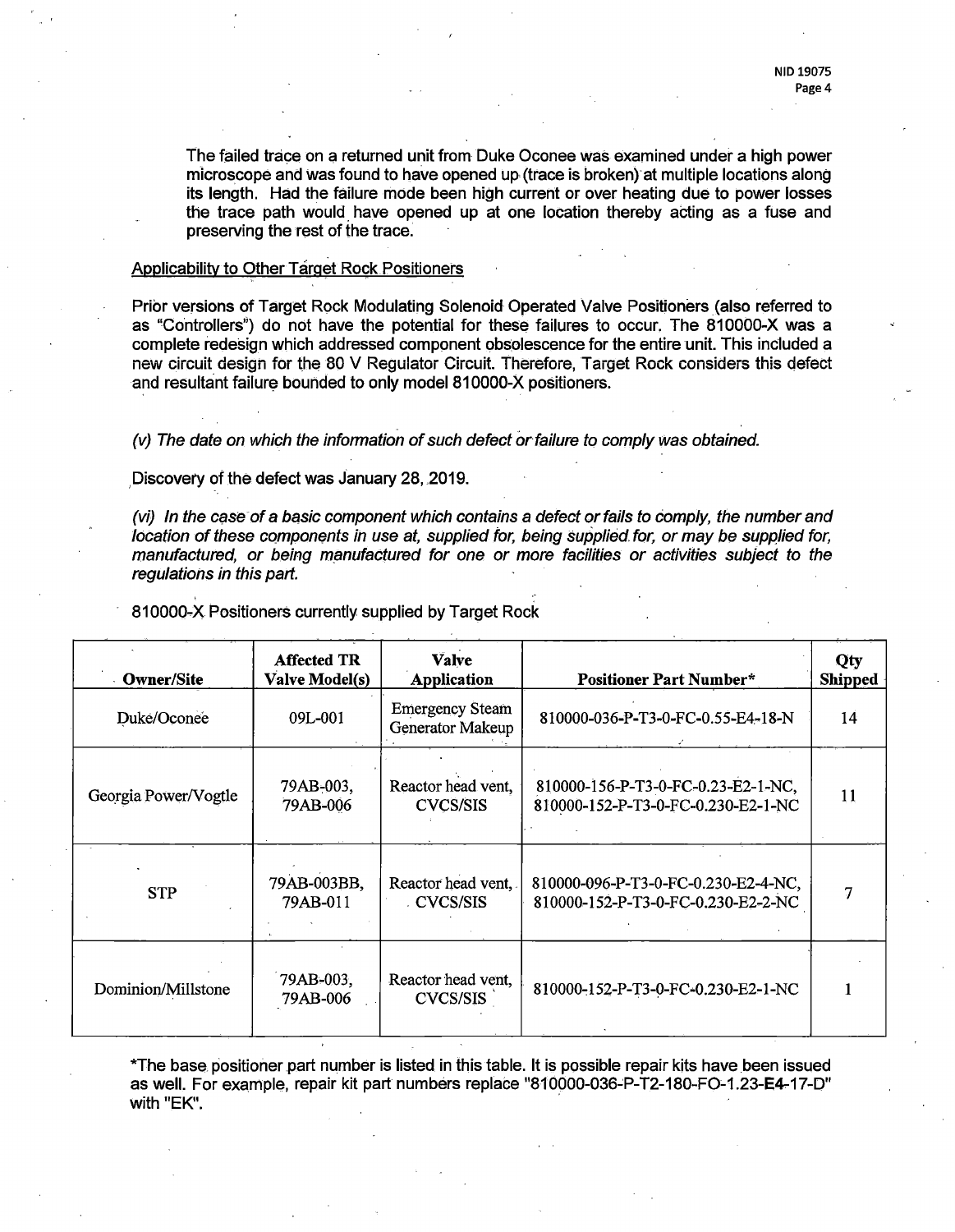## 810000-X Positioners to be supplied by Target Rock.

| <b>Owner Site</b>  | <b>Applicable TR</b><br><b>Valve Model(s)</b>                                  | <b>Valve</b><br>Application                | <b>Positioner or Repair Kit Part Number</b>                                                                                                                 | Qty |
|--------------------|--------------------------------------------------------------------------------|--------------------------------------------|-------------------------------------------------------------------------------------------------------------------------------------------------------------|-----|
| Duke/Oconee        | 09L-001                                                                        | <b>Emergency Steam</b><br>Generator Makeup | 810000-036-P-T3-0-FC-0.55-E4-18-N                                                                                                                           |     |
| Dominion/Millstone | 79AB-003,<br>79AB-006,<br>$81AB-003$ ,<br>81AB-004,<br>81AB-005,<br>81AB-005-1 | Reactor head vent,<br>CVCS/SIS             | 810000-152-P-T3-0-FC-0.230-E2-1-NC,<br>810000-036-P-T3-0-FO-0.920-EK-6-<br>NC.<br>810000-036-P-T3-0-FO-0.680-E2-7-NC,<br>810000-036-P-T3-0-FO-0.750-E2-8-NC |     |

Note: The units listed above to be supplied will be upgraded prior to shipment (see section vii below) , · · ·

(vii) The corrective action which has been, is being, or will be taken; the name of the individual or . organization responsible for the action; and the length of time that has been or will be taken to complete the action.

Target Rock has documented the problem description, evaluation of problem, extent of condition, and Part 21 reportability.

Two corrective actions have been put in place. All new 810000-X positioner units manufactured by Target Rock will have these revisions incorporated:

- 1.) The Zener'reference diode for the 80 V Regulator Circuit has been replaced with a different component. The rating for the Zener reference diode has been. increased from 30 mA to 73 mA. This upgrade will ensure current ratings are not exceeded during initial powering of the device. .
- 2.) The PCB trace which failed has been upgraded. The trace width has been changed from  $\cdot$ · 12 mil to 70 mil. The wider trace width will be less susceptible to variations in width during . the manufacturing process, and in the event of any minor variations in width: will still be sufficient to pass the required current.

(viii) Any advice related to the defect or failure to comply about the facility, activity, or basic component that has been, is being, or will be given to purchasers or licensees;

Modulating Solenoid Operated Valves Currently Installed with Model 810000-X Positioner:

For currently installed and energized positioners, Target Rock recommends these positioner units remain energized. At the next available opportunity, Target Rock recommends these positioner units be upgraded with the revised PCB/heat sink assembly. Based upon the root cause analysis findings, the failure of the 80 V regulator circuit can potentially occur when power is removed and reinstated to the device. The failure of the close indication relay circuit would likely occur after being energized and reaching a steady state temperature for a short period of time based on the evaluation of the returned units from Duke-Oconee. The close indication relay circuit failure will have no effect oh the functionality of the modulating solenoid operated valve, unlike the 80 V regulator circuit failure which renders the positioner unit inoperable.